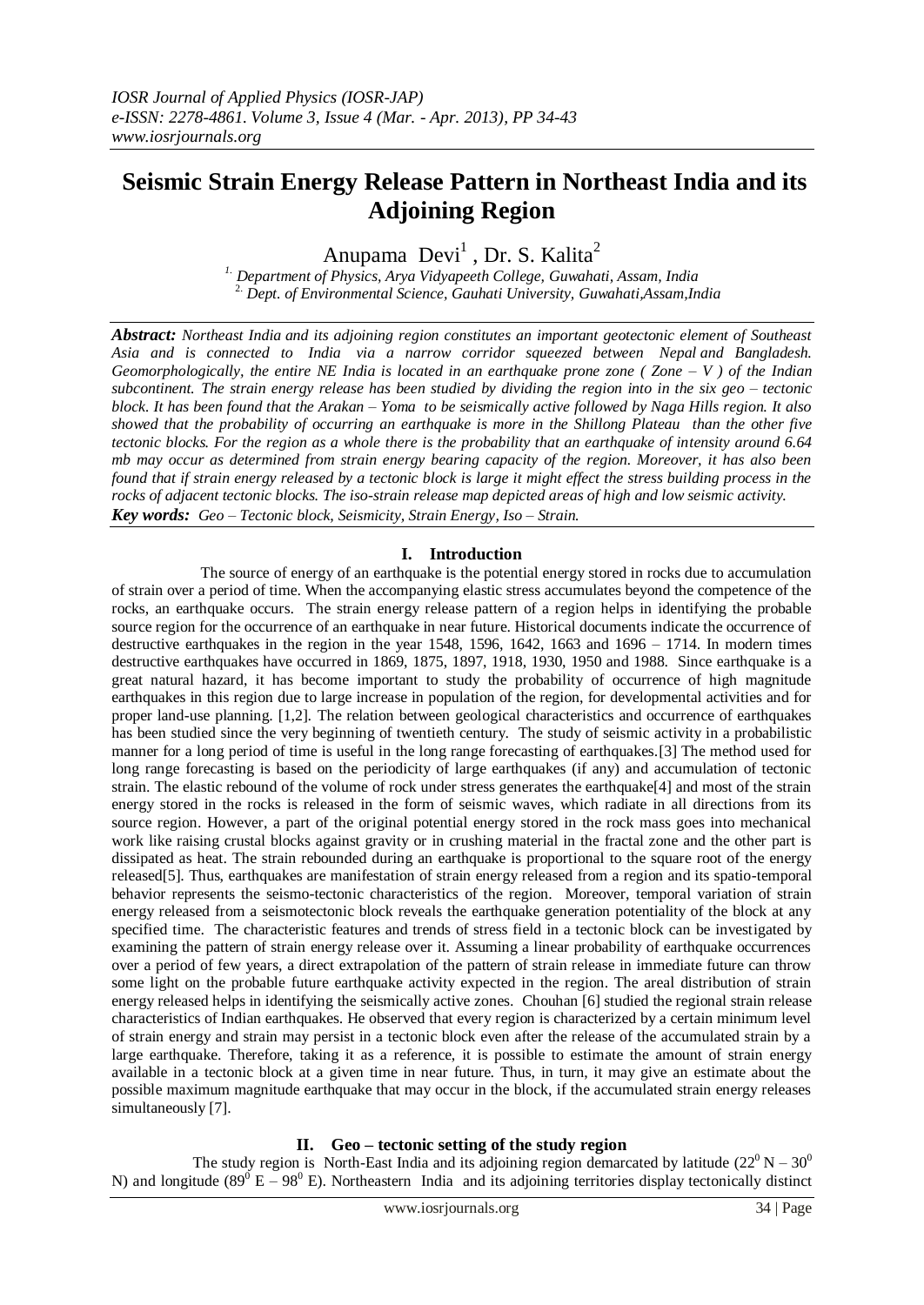geological domains occurring in intimate spatial association. Rocks representing the entire span from archean to recent, occur in this very small region. Eocene (Disang) sediments of trench facies occur in juxtaposition with those of platform facies (Jaintia) of stable shelf condition; Neogene Siwalik foredeep molasse in front of the Himalaya and Tipam molasse of Upper Assam basin in front of the Indo – Myanmaar mobile belt occur in close proximity and are separated by the Brahmaputra alluvium. Proteozoic to early Paleozonic intrusive granites are common in Meghalaya Plateau, while Tertiary granites are found in the upper reaches of the Eastern Himalaya.[8] The eastern part of this region is formed by Naga - Lushai Hills. To the south of the Shillong Plateau there is the Surma Valley region comprising of the Bengal Basin separated by an east-west trending set of faults known as Dauki fault (Figure. 1). The vertical movements have also played their part in the deposition of large thicknesses of sediments belonging to the Irrawady system of Burma and Bengal basin in India [9]. In the south, Bengal basin is open to the Bay of Bengal .The Mikir Massif is believed to be a fragmented portion of the Shillong Plateau and parted with a set of faults called Kopili fault [9,10]. The upper Assam Valley or the Brahmaputra Valley bounded on the southwest by the Mikir Hills and the Shillong Plateau. Geological, geophysical morphological trends and seismicity of Indo-Burma region  $(20^\circ - 26^\circ)$  N and  $(92^\circ - 96^\circ)$  E suggest active sub-duction. This area is a transition zone between the main Himalayan collision belt and the Indonesian arc where the Indian plate is currently sub-ducting under Asia. The Indo-Burman ranges extend from Arakan - Yoma upto Mishimi thrust belts and bulk of the ranges consist of Cretaceous to upper Eocene shales and sandstones which are considered to have undergone a major phase folding during Oligocene and Miocene.<sup>[11]</sup>





 The Bengal and Nicobar Fans were, for the first time, delineated and named by Curray and Moore [12]. The Bengal Fan is the largest and prodigious submarine fan in the world, with a length of about 3000 km, a width of about 1000 km with varying thicknesses. It has been formed as a direct result of the India – Asia collision and uplift of the Himalayas and the Tibetan Plateau. The northeastern edges of the fans have been subducted, and some of the Tertiary turbidities cropping out in the Indo-Burma Ranges of Myanmar, the Andaman and Nicobar Islands, and in the outer arc ridge off Sumatra have been interpreted as old Bengal and Nicobar Fan sediments . It is currently supplied mainly by the confluent Ganges and Brahmaputra Rivers with smaller contributions of sediment from several other large rivers in Bangladesh and India.

The region has experienced 19 large earthquakes  $(M \ge 7)$  during the last hundred years including the great earthquakes of Shillong (1897, M=8.7) and the Assam earthquake (1950, M=8.7) . Besides, several hundred small and micro earthquakes have also been recorded in the region. The high seismicity in the region is attributed to the collision tectonics between the Indian plate and the Eurasian plate in the north and subduction tectonics along the Indo-Myanmar range (IMR) in the east [13,14,15,16,17]. Verma[18] stated that the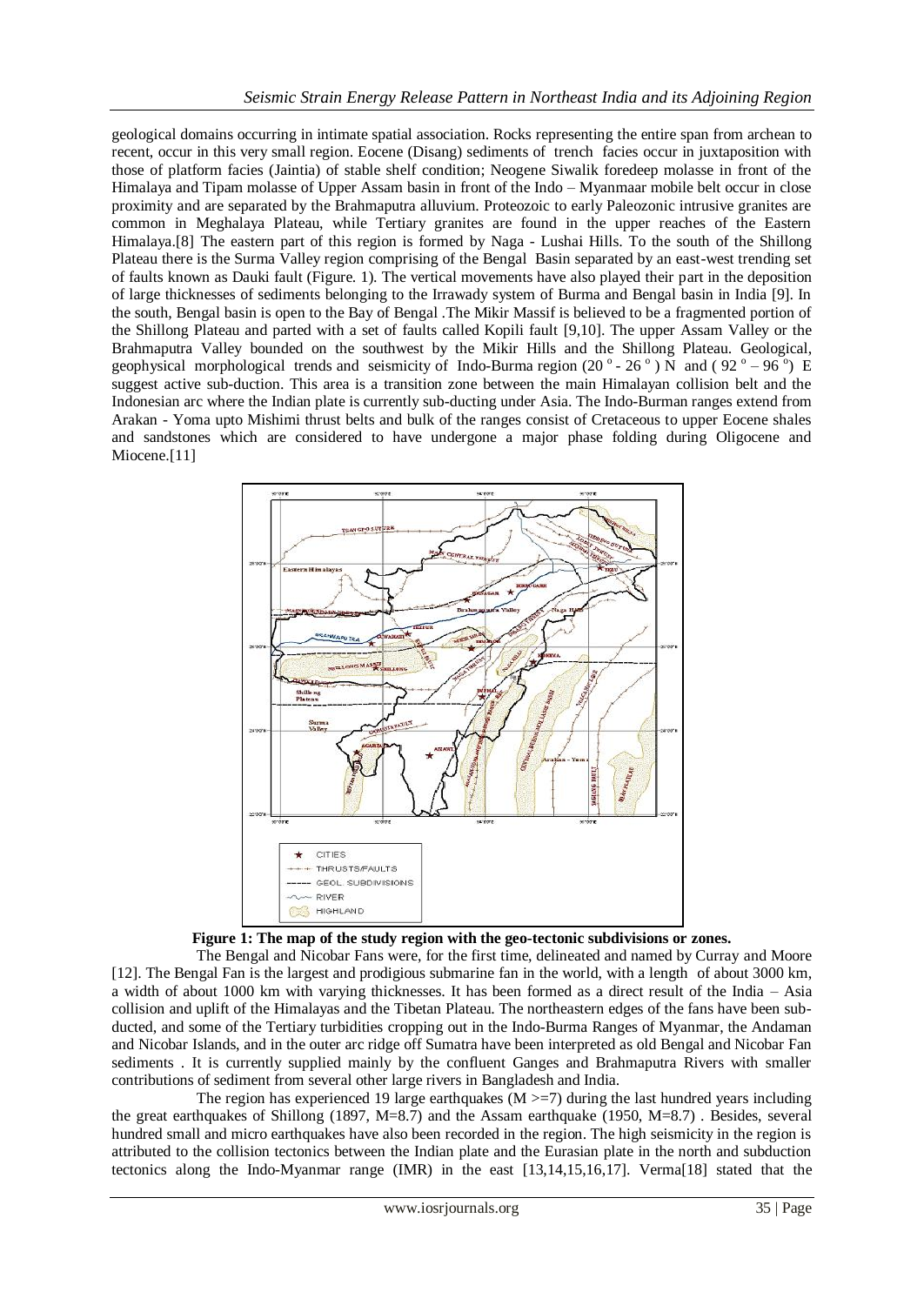lithospheric subduction at the Himalayan belt ceased during Pliocene time and shallow seismic activity is the effect of continental-continental collision. Subduction, on the other hand, is still continuing in the IMR, which is evidenced by the intermediate to deep focus earthquakes in this range. Now, based on the geotectonic features, northeastern region can be divided into six zones.[8]

The zones are:

- (i) The Eastern Himalayan collision belt including the trans Himalayan Tethyan zone, the Tsangpo Suture zone (with ophiolites) and the Andean type grano – diorite margin to the north.
- (ii) The Naga Hills region which comprises of Diorite grandiorite complex of the Mishmi block with frontal folded and thrusted metamorphic belt.
- (iii) The Indo Myanmar mobile belt and the Arakan Yoma.
- (iv) The Shillong Plateau with platform sediments to the south and the east and the Mikir hills.
- (v) Brahmaputra Valley with cover of alluvium and Tertiary sub crop elements.
- (vi) Surma Valley covering almost whole of West Bengal and Bangladesh with Cretaceous to Recent sediments.

(vii)

## **III. Datasource and Methodology**

 The comprehensive data file prepared by using earthquake catalogues of ISC and USGS that are available for the study region has been used for the period  $1964 - 2012$  (31<sup>st</sup> July). In order to study the strain energy release pattern of the region, earthquakes of magnitude greater than 3.1mb has been considered.

#### *3.1. Theory:*

 Benioff's theory has been used for determining the strain energy of the study region. Benioff [4] has shown that the potential energy  $E_p$  of a volume of rock (w) is given by:

$$
E_p = 0.5 \, \mu w S^2 \, \dots \dots \dots \dots \dots \dots \tag{1}
$$

where  $\mu$  is the co-efficient of shear and S is average strain just before the earthquake. Thus the energy released by seismic waves is given by,

 $E_T = 0.5 \text{ µfwS}^2$ ------------------ (2)

where f is the function of energy released as seismic waves.

 If the strain is reduced to zero during the earthquake by some movement along a fault, then the average strain S is proportional to the fault displacement  $(X_f)$ . Thus,

 $S = CX_f$  ------------------------ (3) where C is the constant of proportionality. Putting the value of S in eq. (2) we get,

$$
E_T = 0.5 \mu f w C^2 X_f^2
$$
  
= G<sub>1</sub><sup>2</sup> X<sub>f</sub><sup>2</sup> 3. (4)

where  $G_1^2 = 0.5 \mu \text{fwC}^2$ 

Equation (4) implies that fault displacement  $(X<sub>f</sub>)$  is proportional to the square root of energy released.  $---(5)$ 

$$
\log E_T^{1/2} = \log G_1 X_f \ \cdots
$$

Gutenberg and Richter [19] derived the energy, E of an earthquake having magnitude, M by the relation,

$$
\log E = 12 + 1.8^{\circ}M
$$

Later on, they modified the relationship using strain energy released and body wave magnitude, mb, recorded at teleseismic distance and represented as :

$$
\log E = 5.8 + 2.4 \text{ *mb}
$$
  

$$
\log E^{1/2} = 2.9 + 1.2 \text{ *mb}
$$
 -----\n(6)

Now, using the magnitude energy relation of Gutenberg and Richter (eq. 6) in eq. 5, we get,

$$
\log (X_f G_1) = 2.9 + 1.2^* \text{mb}
$$
  
Or, 
$$
X_f = (1/G_1) 10^{2.9 + 1.2^* \text{mb}}
$$
........(7)

The equation (7) gives the relation between fault displacement  $(X_i)$  and earthquake magnitude mb. Thus, if the magnitudes of all earthquakes occurring in any fault system over a period are known, one can plot the fault displacement (strain) that may occur during that time period. Such plots which give strain release characteristics, represent spurts of seismic activity separated by quiescent periods. The resulting curve will be a saw-tooth curve representing the exhaustion of accumulated strain caused by earthquakes.

# *3.2 Application of the method to the study region :*

#### *3.2.1. Temporal Variation:*

 The epicentral distribution of the earthquake events considered is given in Figure. 2. The strain energy released in each of the six tectonic zone has been computed for each year by considering strain energy as the sum of the square root of energy of all the earthquakes that had occurred in each tectonic zone in the specified year [5,20]. Then, strain energy has been added up year by year to get the strain release characteristic curve. Hence the vertical line represents the release of earthquake energy  $E^{1/2}$ , which again represents the strain curve.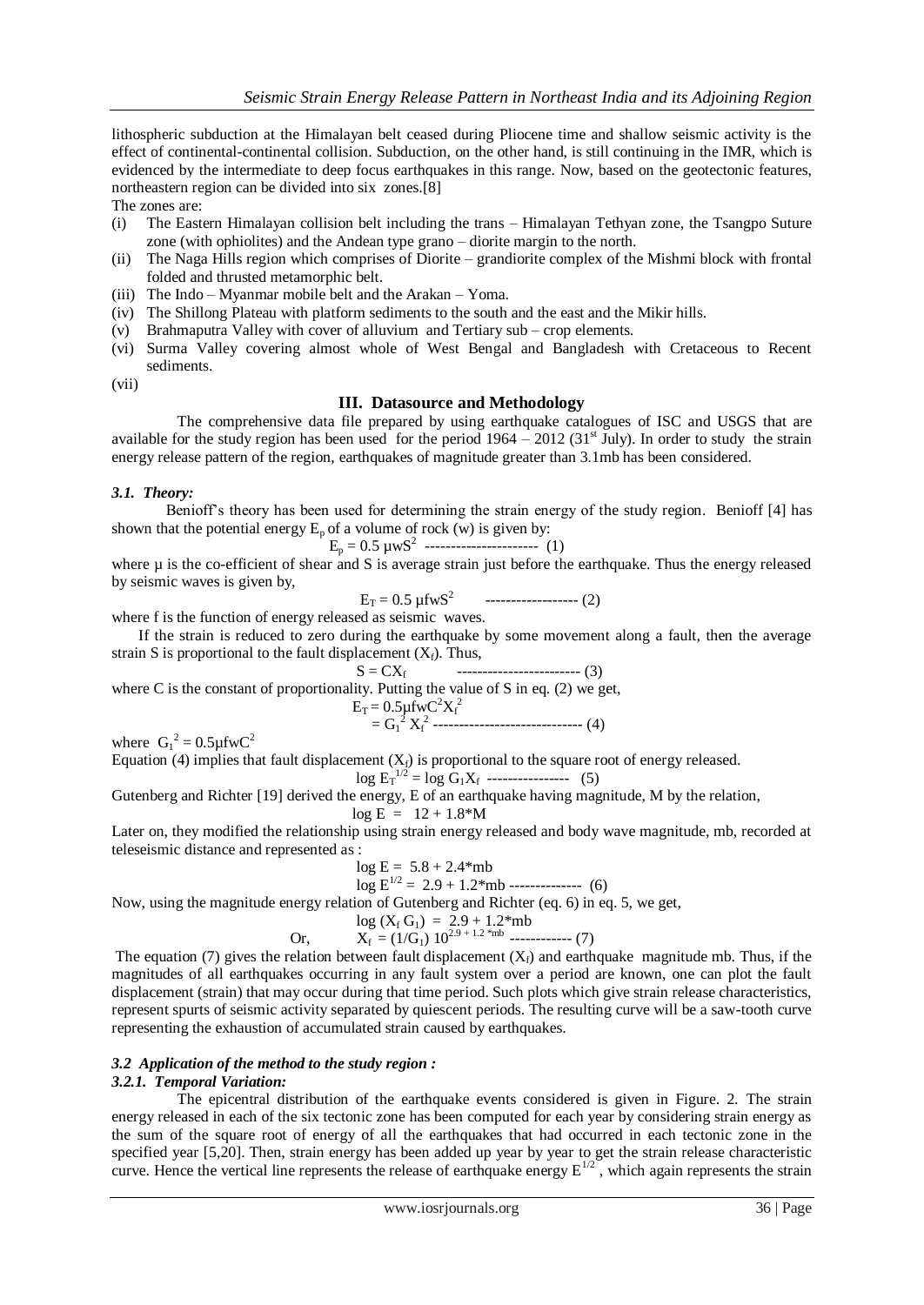factor in erg<sup>1/2</sup>. Since S is proportional to  $E^{1/2}$ , the continuous lines represent the secular strain generation showing that strain accumulation is linear and may be represented as,

∑E1/2 = A + Bt------------------ (8)

where A and B are constants and t is time  $\overline{in}$  years.



 **Figure. 2: Epicentral plot of the earthquake events of the study region**

# *3.2.2. Spatial Variation:*

 The energy of each earthquake has been determined using relation (6) and iso-strain release map has been prepared. For this, the whole study region is divided into small grids having dimension  $1^0$  by  $1^0$ . The sum total of the energy released by all the earthquakes those occurred in a particular grid are computed out and plotted at the centre of the grid. Then the isolines of energy have been drawn to prepare the iso-strain release map.

### *3.3. Effect of release of strain energy by a tectonic block on nearby blocks:*

 Using equation (6) the total strain energy released by earthquakes in each year by each tectonic zone is determined and is represented together graphically. Next, correlation coefficeient of the total strain energy released is computed between the six tectonic zones. Also, one – way ANOVA technique is applied here by taking earthquakes of magnitude greater than 6.0 mb. The null hypothesis taken is that when strain energy is released by a tectonic block there is some effect on adjacent tectonic blocks.

#### **IV. Results and Observations**

#### *4.1. Temporal Variation of Strain Energy Released:*

 Generally, it is assumed that the strain energy accumulation in a tectonic block is almost linear. But the strain energy release pattern is not linear because of the frictional force developed in the rock – fractures and the temporal variation pattern of strain energy release forms a saw – toothed curve, commonly known as Benioff Graph. It gives an idea about the strain energy accumulation in a tectonic block at a particular time and is considered as complementary to the study of the magnitude – frequency relationship which defines the mean recurrence rate of any particular magnitude earthquake in a tectonic block or region.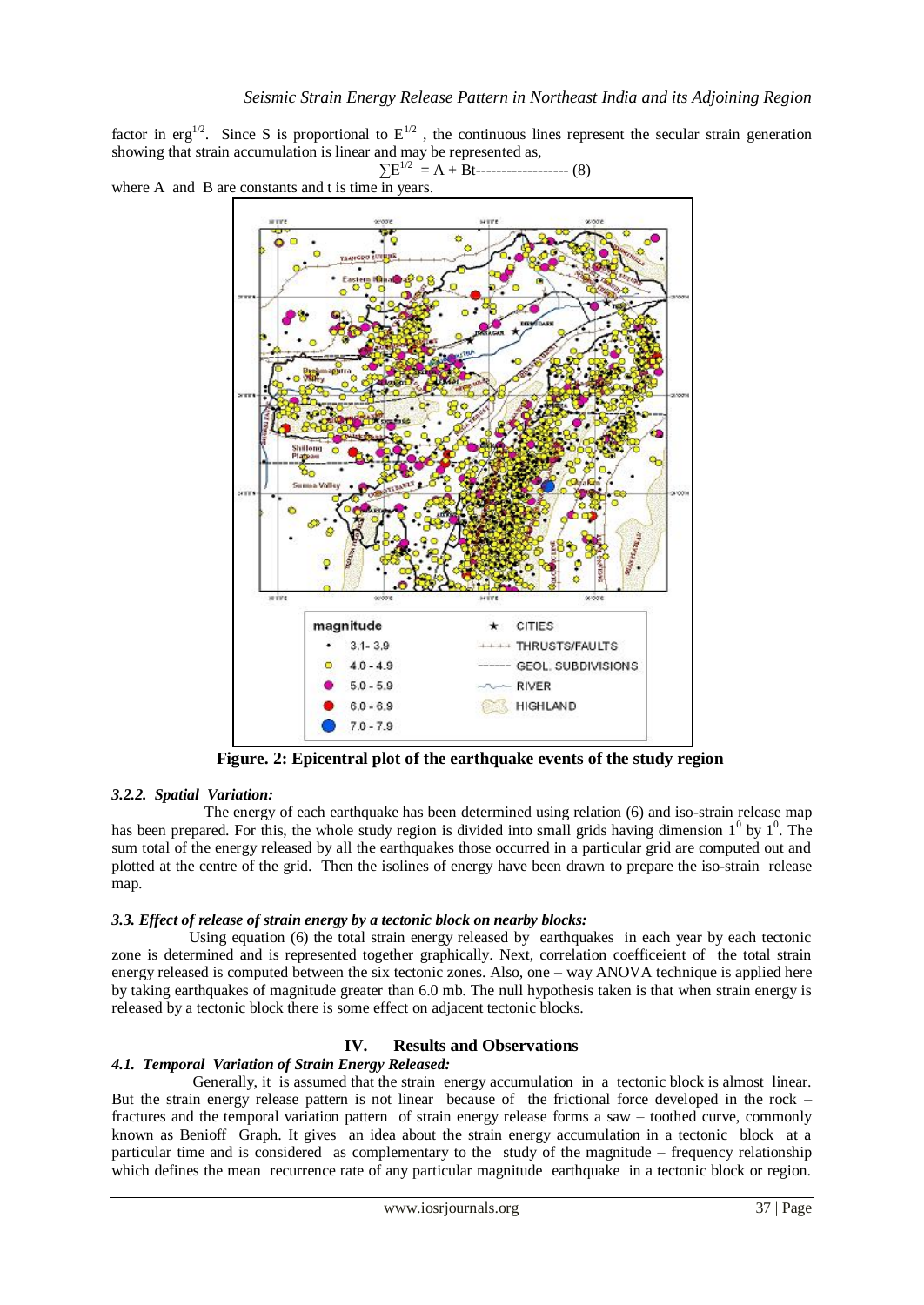Moreover, it indicates the trend of activity with time and allows extrapolation for estimating strain energy accumulation in the block in near future. The study region is divided into six tectonic blocks on the basis of the concentration of earthquakes, convergence, alignment and direction of thrusting as well as structural pattern. Benioff graphs have been prepared for all the six blocks and for the region as a whole. Thus, altogether seven Benioff graphs are obtained which are shown from Figure 3 to Figure 9. The lower and the upper bound in the variation of strain energy represented by the Benioff graphs are also shown in the figures. The difference between this upper bound and the lower bound gives an idea about the strain energy bearing capacity of the respective block. The slope of the Benioff graphs gives the rate of strain energy accumulation. The rate of strain energy accumulation estimated from the graphs, approximate strain energy bearing capacity and the strain energy stored as off 31<sup>st</sup> July, 2012 in each block and in the region as a whole are represented in table 1. On the basis of strain energy accumulation as off 31<sup>st</sup> July, 2012 the magnitudes of the maximum possible earthquakes that may occur in the near future in different blocks and the region as a whole are computed and presented in the table.



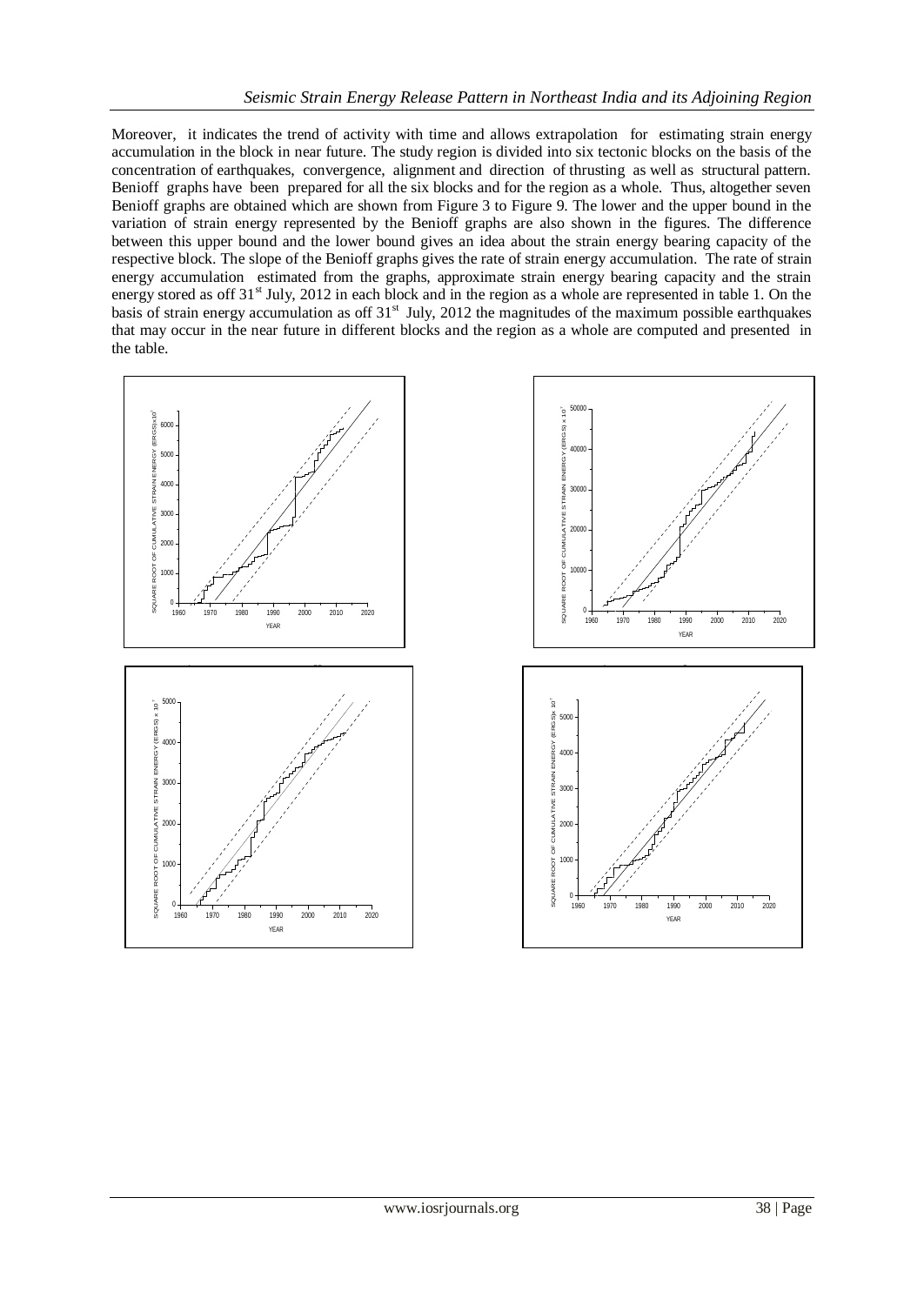

The observations made from the above Benioff Graphs for the six zones are:

- From fig: 3, it is seen that in the Surma Valley there is a gradual accumulation of strain energy from 1964 till around 1988 when the energy was released in the form of an earthquake , and thereafter a quiescent period was indicated till 1997 when again energy was released.
- From fig: 4, it is seen that most of the accumulated energy in the Arakan Yoma region was probably released around 1988. The rest of the accumulated energy is released almost regularly.
- Fig: 5 and Fig: 6 shows that in the Shillong Plateau region and Brahmaputra Valley there is a gradual accumulation of energy together with its release at regular intervals.
- In the Eastern Himalayas, as seen from fig: 7 there was an accumulation of energy till 1970 when it was released. After that there is a period of low seismic activity with gradual accumulation of energy.
- Strain energy release pattern of Naga hills as shown in fig: 8, depicts gradual accumulation of energy till it was released in 1970. Then, there was a quiescent period till 1988 when energy was released again. Thereafter, it is seen that small amount energy was again released in 2000.
- The strain energy releases at a regular interval in the whole study region together with a gradual accumulation of energy as shown in fig: 9.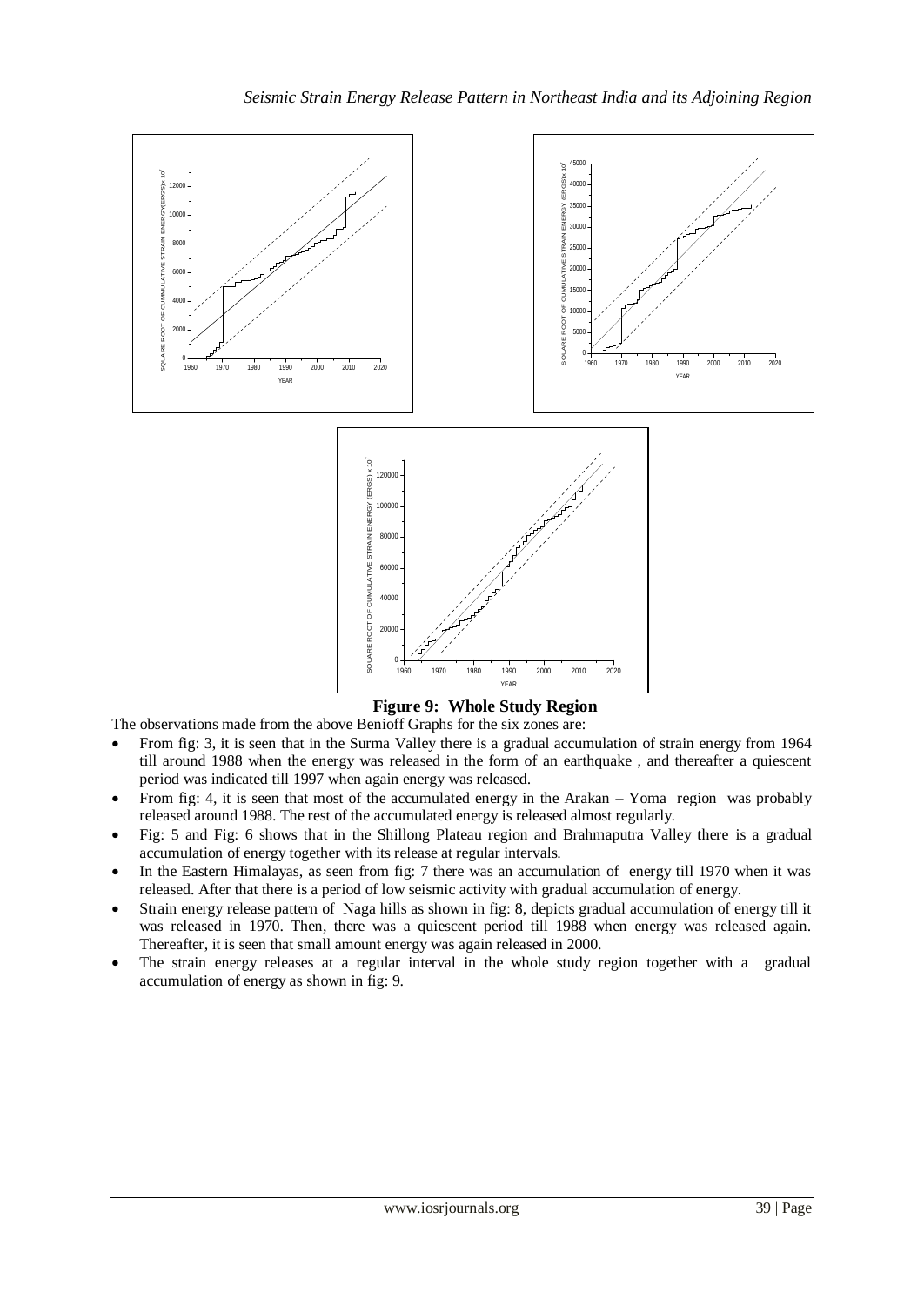| Table 1. Strain energy accumulation in the study region as off $2012(31 - 07 - 2012)$ |                                                                                 |                                                                                |                                                                                                |                                                                            |  |  |  |  |
|---------------------------------------------------------------------------------------|---------------------------------------------------------------------------------|--------------------------------------------------------------------------------|------------------------------------------------------------------------------------------------|----------------------------------------------------------------------------|--|--|--|--|
| Region                                                                                | Rate of square root of<br>strain energy<br>accumulation (in<br>$ergs/year)$ x10 | Estimated<br>maximum strain<br>bearing capacity<br>20<br>$(in ergs) \times 10$ | Strain energy<br>due for release<br>as of 2012 $(31st$<br>July)<br>20<br>$(in ergs) \times 10$ | Size of the<br>probable<br>earthquake as<br>of $31st$ July,<br>$2012$ (mb) |  |  |  |  |
| Arakan - Yoma                                                                         | 8.8445                                                                          | 118.81                                                                         | 5.59                                                                                           | 6.22                                                                       |  |  |  |  |
| Naga Hills                                                                            | 7.97                                                                            | 102.73                                                                         | 88.34                                                                                          | 6.72                                                                       |  |  |  |  |
| Eastern Himalayas                                                                     | 1.6993                                                                          | 17.73                                                                          | 2.44                                                                                           | 6.07                                                                       |  |  |  |  |
| <b>Brahmaputra</b><br>Valley                                                          | 1.0421                                                                          | 0.8172                                                                         | 0.1604                                                                                         | 5.58                                                                       |  |  |  |  |
| <b>Shillong Plateau</b>                                                               | 1.0212                                                                          | 0.998                                                                          | 0.993                                                                                          | 5.91                                                                       |  |  |  |  |
| Surma Valley                                                                          | 1.2359                                                                          | 2.55                                                                           | 0.153                                                                                          | 5.57                                                                       |  |  |  |  |
| Whole Region                                                                          | 21.5383                                                                         | 359.32                                                                         | 54.63                                                                                          | 6.64                                                                       |  |  |  |  |

 From the Table 1. above it is seen that the strain energy bearing capacity is maximum in the Arakan – Yoma region and it is minimum in the Brahmaputra Valley which is in accordance to the seismic activity as observed in the epicentral plot of the study region (Fig. 2). Rate of strain accumulation is maximum in the Arakan – Yoma region and minimum in the Shillong Plateau. It is also seen that in the Shillong Plateau amount of strain energy due to release as on  $31 - 07 - 2012$  is comparable with the estimated strain bearing capacity of the rocks of the region. Hence the probability of occurrence of earthquake in that region in the near future is greater than the other regions. The study of strain energy bearing capacity of a region is very helpful in estimating the size of the future earthquakes that might occur in the region. These curves provide a reference and minimum strain energy level which gives an estimate about the amount of stored strain in the region and hence, the possible size of the earthquake that may occur if the entire stored strain would release at a time. From the table above, it is observed from the amount of strain energy accumulated in the study region as off  $31<sup>st</sup>$ July, 2012, that there is a probability of occurrence of an earthquake of magnitude of 6.64 mb in the area. Also, it is seen that the size of most probable earthquake is maximum at Naga Hills.

 The above results show that the earthquake risk in the area is not so high. The size of the maximum magnitude earthquake that may occur in each of the six tectonic blocks as well as the region as a whole indicate that only moderate earthquakes are likely in the near future.





**Figure 10: Iso-strain energy (ergs) x**  $10^7$ **release map of the study region with grid**  $\{(1)^0 \text{ x } (1)^0\}$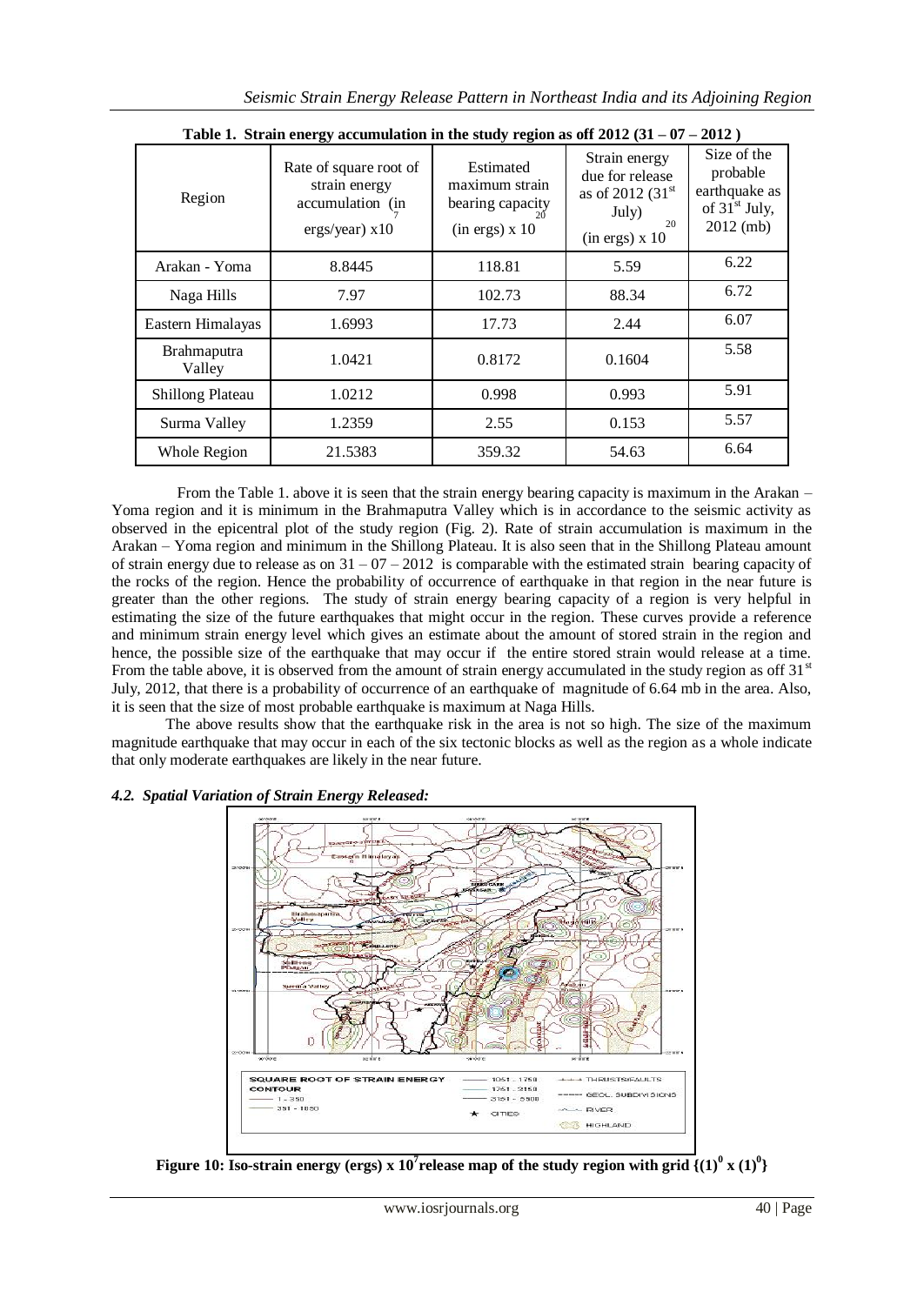Iso-strain release map of the study region have been prepared at an interval of  $\{(1)^0 \times (1)^0\}$  and is presented in Fig. 10. The map reveals that high strain energy is released at Central Burma Mollasse Basin along the Eastern Boundary thrust. This may be due to bending of the subducting Indian plate as well as external forces due to overriding Burmese plate in this zone. The seismic events of Indo – Burma region has deep focus due to subduction of the Indian Plate under the Burmese Plate.[21] It is also high at the Naga Hills tectonic block near the Lohit and Mishmi Thrust. Since these are made up of diorite and granodiorite complex with a frontal belt of high grade schists and migmatites, and inner belt of low grade schist with crystalline limestone and serpentinite lenses. The 1950 Assam Earthquake had its epicenter in the Po Chu fault which is at the NW extremity of Mismi Massif [8]. It is medium along the MCT and MBT. This may be the result of shallow seismic events due to collision tectonics between the Indian Plate and the Eurasian Plate [15,18,21,22]**.** The Shillong Plateau show medium release of strain energy. This is due to the occurrence of Upper Cretaceous carbonatite – ultramafic complex along a NE fracture zone in the east – central part of the plateau. The region between the volcanic line and Sagiang fault at the Indo – Burma boundary also show medium release of strain energy which is attributed to the presence of the 200 km wide and 1400 km long Palaeogene – Neogene Central Myanmar Sedimentary Basin. The strain energy released is low in the Brahmaputra Valley except near the Kopili fault where it is medium as a consequence of transverse tectonics that extend to the Bhutan Himalaya. In fact, at present this fault which seperates the Shillong Plateau and the Mikir Massif by strike slip movement has been identified as one of the most active fault of the Brahmaputra Valley [23,24]. The studies carried out by Nandy and Dasgupta[25] and again by Nandy[26] indicated future probability of occurrence of an seismic event of significant size in the region around the Kopili fault and the Shillong Plateau. But in the Surma Valley near the Open Tripura Frontal Fold it is low. Since there is a thick deposit of sediments and locking of the Indian plate below the basin.[8]**.** Iso – strain contour map also indicated crustal homogeneity of Brahmaputra valley and also the presence of Assam gap[2]. Thus, the strain energy release map reflects the areas of high and low seismic activity, which is very much applicable in the seismic risk analysis.

### *4.3 Effect of release of strain energy by a tectonic block on other nearby blocks: 4.3.1 From Graph:*

Cumulative strain energy (square root) released in each tectonic block is shown in fig. 11. On  $29<sup>th</sup>$ July, 1970 an earthquake of magnitude 6.4 mb occurred with its epicenter at the Naga Hills tectonic block ( 26.02<sup>o</sup>N and 95.37<sup>o</sup>E). From fig.11 it is observed that the occurrence of this earthquake is indicated by the release of strain energy. As this released energy propagates along the earth's crust as waves, it triggers the release of energy in the nearby tectonic block also (Eastern Himalayas) as seen in fig. 11. Again on  $6<sup>th</sup>$  August, 1988, an earthquake of magnitude 7.3Ms or 7.1mb occurred with its epicenter at the Indo – Myanmaar border i.e. in the Arakan – Yoma region  $(24.14^{\circ} N \text{ and } 95.12^{\circ} E)$ . From the Benioff curve below (fig. 11.) it is seen that this event is indicated by the release of strain energy in the Arakan – Yoma tectonic block triggering the release of energy in the Naga Hills.



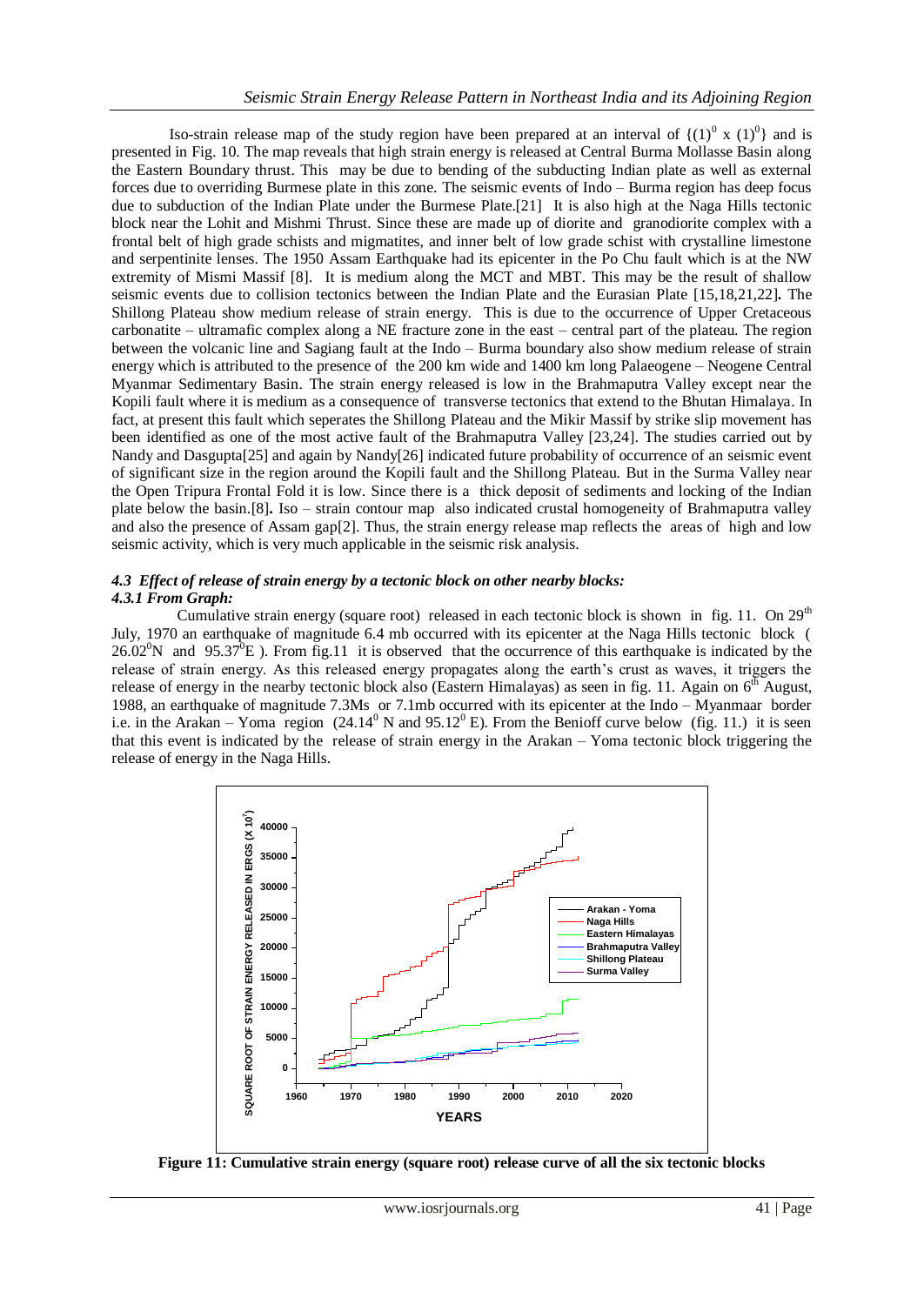This phenomenon may be attributed to the fact that the released strain energy dissipates as heat energy along the fault and as seismic vibration which causes the rocks to go back to their original undeformed shape. Due to this movement and also due to the propagation of seismic vibration as waves along the earth's crust, stress builds up in the nearby tectonic blocks causing the release of strain energy in these blocks.[5] Thus it can be said that if strain energy released by a tectonic block is large it might effect the stress building process in the rocks of adjacent tectonic blocks.

# *4.3.2 By statistical method (ANOVA):*

 ANOVA technique is applied to investigate any number of factors which are hypothesized or said to influence the dependent variable. Here we have applied one – way ANOVA technique to see the effect of strain energy released by a tectonic block (Arakan – Yoma block) on the other five blocks by taking only those earthquakes whose magnitude is greater than or equal to 6.0 mb. From the table 2. below, it is seen that the calculated value of F is less than the value of F obtained from table at 5% level of significance. Thus, this analysis supports the null hypothesis of dependence of strain energy released by a tectonic block on strain energy released by a nearby block provided the earthquake event is equal or greater than 6.0 mb. Thus, the strain energy released in a tectonic block due to the occurrence of an earthquake may effect the strain energy release pattern of the rocks of adjacent tectonic blocks.

| Source of<br>variation | (Sum of<br>Squares) SS | (degree)<br>of<br>freedom)<br>d.f. | (Mean)<br>Square) MS | F-ratio  | $5\%$ F – limit<br>(from table) |
|------------------------|------------------------|------------------------------------|----------------------|----------|---------------------------------|
| Between<br>Sample      | 67139064               | 5                                  | 13427813             | 2.679766 | 2.772853                        |
| Within<br>Sample       | 90194664               | 18                                 | 5010815              |          |                                 |
| Total                  | $1.57 \times 10^8$     | 23                                 |                      |          |                                 |

**Table 2: ANOVA table**

# *4.3.3. Determination of correlation co-efficient of the strain energy released between the tectonic blocks:*

 From the table 3. below, it is observed that the value of correlation coefficient is positive in Naga Hills – Arakan Yoma, Naga Hills – Surma Valley, Naga Hills – Eastern Himalayas, Arakan Yoma – Surma Valley, Arakan Yoma – Brahmaputra Valley and Shillong Plateau – Brahmaputra Valley tectonic blocks. This value is negative between all the other tectonic blocks. The positive value implies that when strain energy is released by a tectonic block it is also released in the corresponding block while negative value indicates accumulation of energy in the other block.

| <b>Block</b>         | Eastern<br>Himalayas | Naga Hills | Arakan Yoma | Surma<br>Valley | Shillong<br>Plateau | Brahma.<br>Valley |
|----------------------|----------------------|------------|-------------|-----------------|---------------------|-------------------|
| Eastern<br>Himalayas |                      |            |             |                 |                     |                   |
| Naga Hills           | 0.690                |            |             |                 |                     |                   |
| Arakan Yoma          | $-0.093$             | 0.471      | л.          |                 |                     |                   |
| Surma<br>Valley      | $-0.049$             | 0.183      | 0.282       |                 |                     |                   |
| Shillong<br>Plateau  | $-0.134$             | $-0.172$   | $-0.092$    | $-0.079$        | 1                   |                   |
| Brahma.<br>Valley    | $-0.074$             | $-0.200$   | 0.031       | $-0.040$        | 0.405               |                   |

**Table 3: Correlation coefficient between different tectonic blocks**

 From the above values it is seen that the correlation coefficient is maximum between Naga Hills – Eastern Himalayas followed by Naga Hills – Arakan Yoma which is in accordance with fig.11. The values of correlation coefficient obtained thus indicate that if strain energy released by a tectonic block is significant then it may influence the accumulation and release of energy by the rocks of the nearby tectonic blocks.